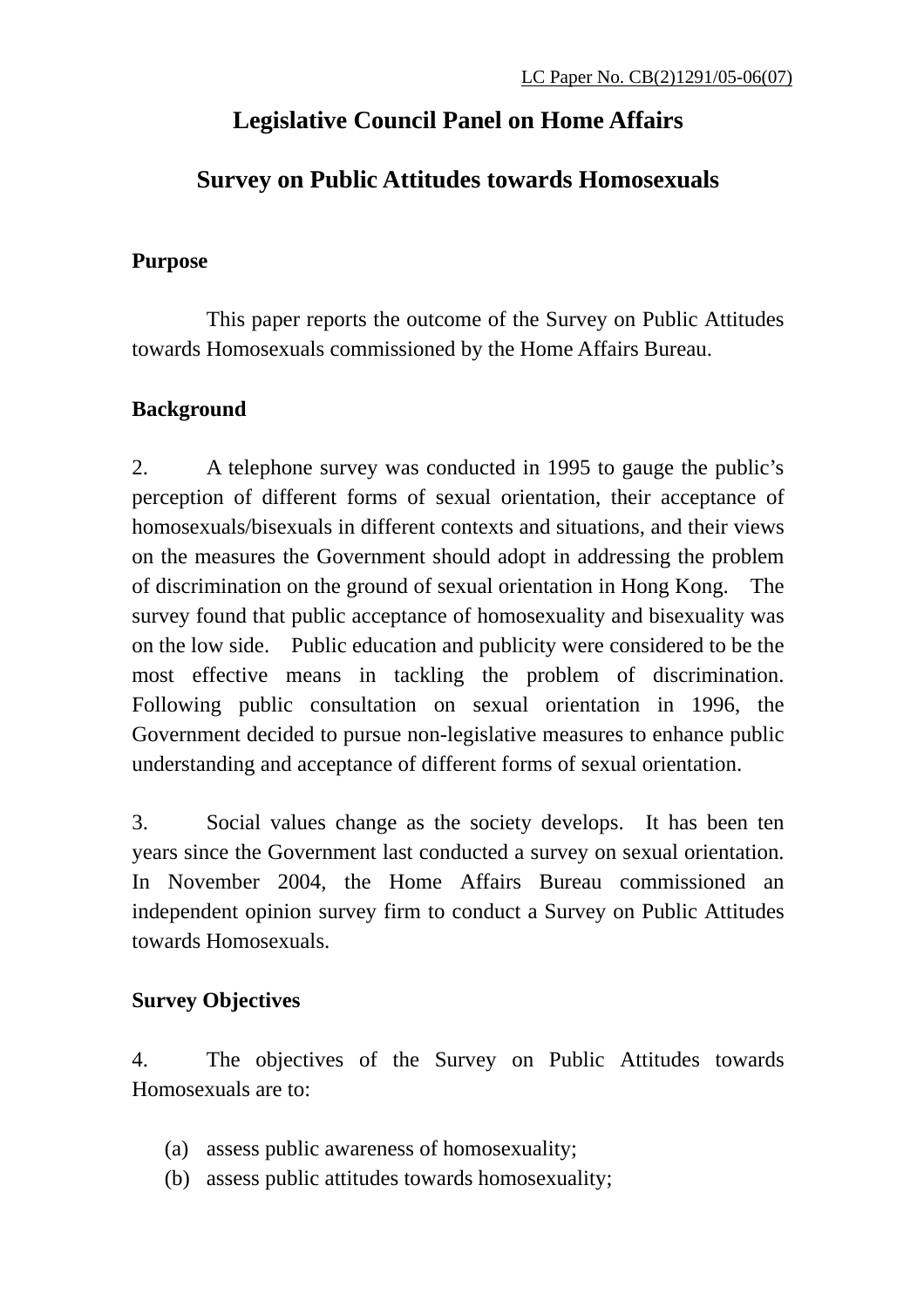- (c) assess public acceptance of homosexuals in different contexts and situations;
- (d) assess the extent of the problem of discrimination faced by homosexuals; and
- (e) examine what can be done to address the problem of discrimination faced by homosexuals.

## **Questionnaire Design**

5. To ensure that the survey questionnaire would be fair and impartial, an independent Advisory Group, comprising Mr Christopher Chan Yiu-chong, Professor Fanny Cheung Mui-ching and Dr Priscilla Leung Mei-fun, was appointed in February 2005 to advise on the questionnaire design. The Home Affairs Bureau also conducted several rounds of discussions with various concern groups (including the sexual minorities, non-governmental organizations and religious groups) on the structure and design of the questionnaire. The views of the various concern groups have been taken into account by the Advisory Group in finalising the questionnaire. The survey questionnaire is at the **Annex**.

### **Survey Results**

6. The fieldwork of the telephone survey was conducted during 22-31 October 2005. A random sample of 2 068 respondents aged between 18 and 64 were successfully contacted for telephone interview. As 28 respondents indicated that they did not know what homosexuality is, only 2 040 respondents were enumerated. The response rate of the survey was 50.1%.

### *Public Awareness of Homosexuality*

7. On public awareness of homosexuality, only a very small number of the respondents (28 out of 2 068) were not aware of what homosexuality is.

8. Of the 2 040 respondents successfully enumerated, the majority (76.5%) had no contact with homosexuals. 17.2% of the respondents had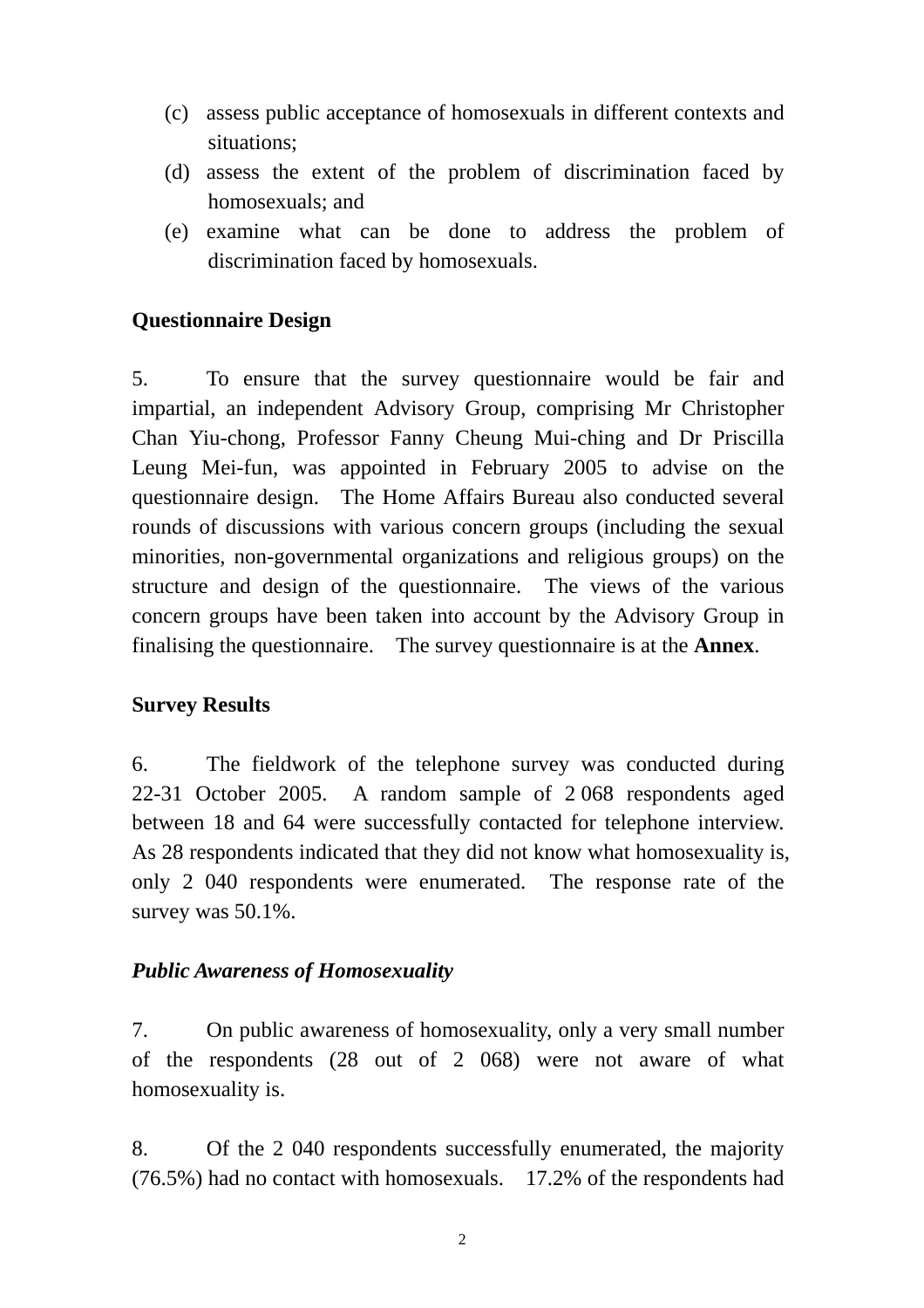infrequent contact with homosexuals, while only 4.8% had frequent contact with homosexuals.

## *Public Attitudes towards Homosexuality*

9. The survey gauged the respondents' attitudes towards homosexuality. An overwhelming majority (88.8%) of the respondents considered that there is no direct relationship between homosexuality and work ability, while 61.1% shared the same view with regard to the relationship between homosexuality and promiscuity. There were however divided views on whether homosexuals are psychologically normal people. 47.0% of the respondents considered homosexuals are psychologically normal people while 41.9% thought otherwise. Similarly, divergent views emerged on whether there is conflict between homosexuality and family values. 49.1% of the respondents considered there is conflict between homosexuality and family values, while 41.2% thought otherwise. 38.9% of the respondents opined that homosexuality contradicts the morals of the community, while 49.0% thought otherwise.

## *Public Acceptance of Homosexuals*

10. On public acceptance of homosexuals in specific situations, the respondents tended to accept homosexuals more as colleagues (79.9%), neighbours (78.0%), superiors in office (77.5%), friends (76.1%) than as teachers (60.2%) and family members (40.0%).

|                                        | % of respondents                       |         |                                            |  |  |  |  |  |
|----------------------------------------|----------------------------------------|---------|--------------------------------------------|--|--|--|--|--|
| Acceptance of a homosexual<br>as one's | strongly<br>acceptable /<br>acceptable | neutral | strongly<br>unacceptable /<br>unacceptable |  |  |  |  |  |
| Colleague                              | 79.9                                   | 11.1    | 6.9                                        |  |  |  |  |  |
| Neighbour                              | 78.0                                   | 12.8    | 8.2                                        |  |  |  |  |  |
| Superior in office                     | 77.5                                   | 10.3    | 8.6                                        |  |  |  |  |  |
| Friend                                 | 76.1                                   | 8.7     | 13.7                                       |  |  |  |  |  |
| Teacher                                | 60.2                                   | 8.9     | 28.3                                       |  |  |  |  |  |
| Family member                          | 40.0                                   | 5.0     | 51.4                                       |  |  |  |  |  |

**Acceptance of Homosexuals in Specific Situations**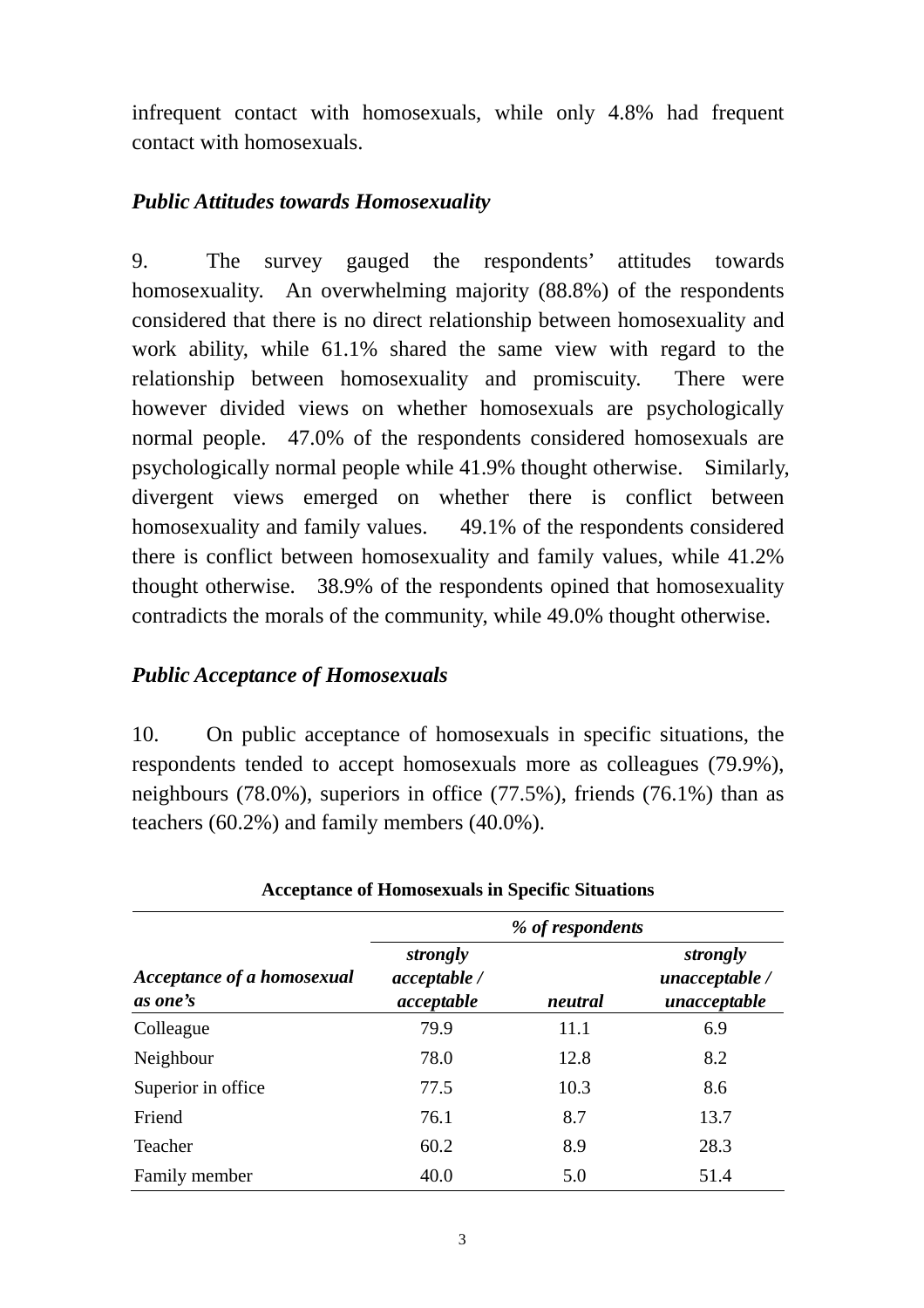## *Discrimination Faced by Homosexuals*

11. The survey sought the views of the respondents on their perception of the seriousness of discrimination faced by homosexuals in Hong Kong. About one-third (29.7%) of the respondents considered that at present, discrimination against homosexuals because of their sexual orientation was "very serious/serious" in Hong Kong, while about a quarter (25.2%) found the situation "posed little problem/no problem at all". By way of comparison, about two-fifths  $(41.1\%)$  of the respondents who had frequent contact with homosexuals found the problem "very serious/serious".

12. 29.7% of the respondents considered discrimination against homosexual students at school "very serious/serious", while 30.3% considered it "posed little problem/no problem at all". Less than one-fifth (13.2%-17.6%) of the respondents considered discrimination against homosexuals with regard to job application, flat rental and club membership "very serious/serious". On the other hand, at least 30% (30.4%-39.3%) of the respondents opined that the situation "posed little problem/no problem at all".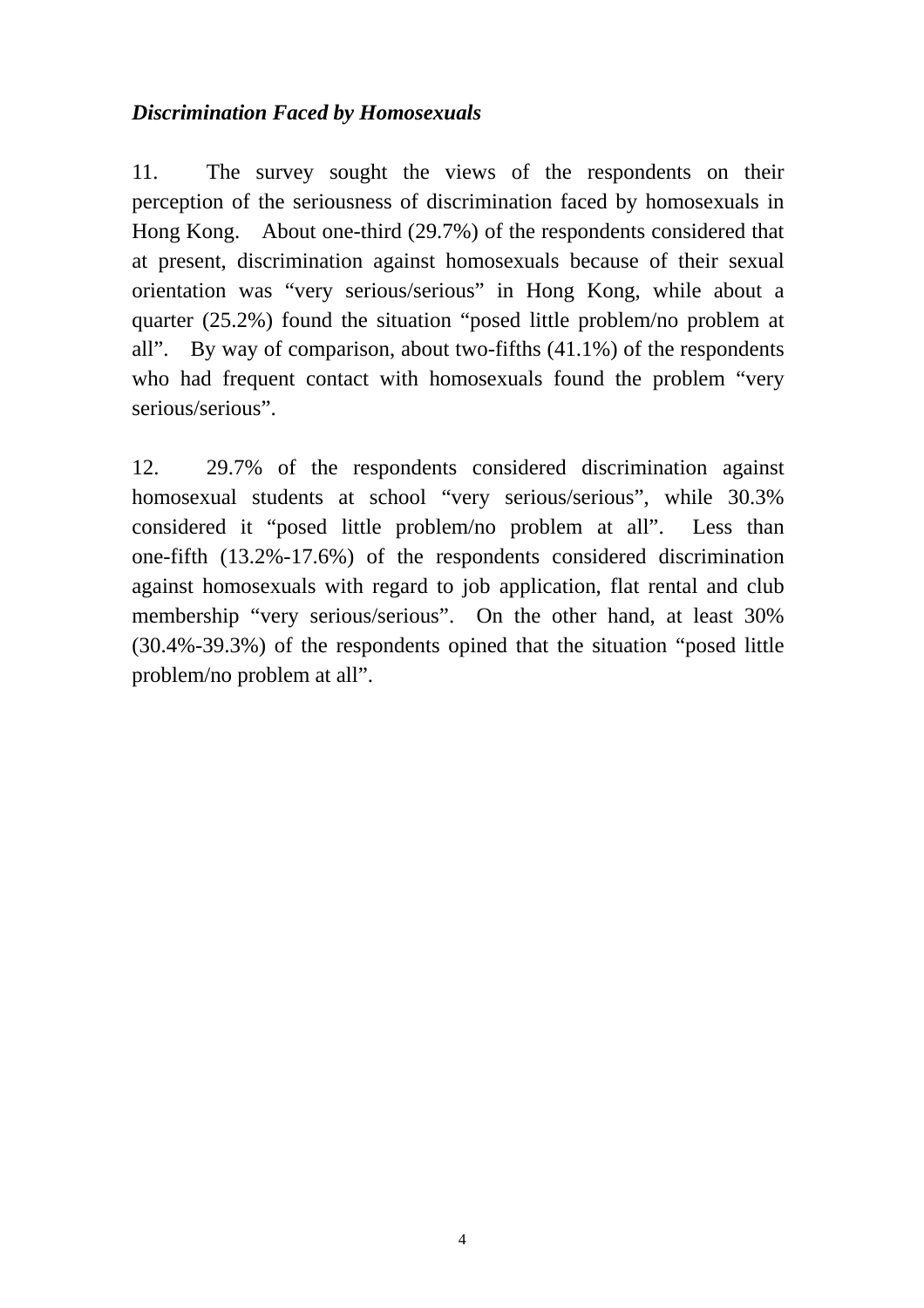|                   |                                   |               |         | % of respondents who considered the situation |
|-------------------|-----------------------------------|---------------|---------|-----------------------------------------------|
|                   |                                   | very serious/ |         | <i>posed little problem/</i>                  |
| <b>Area</b>       | <b>Situation</b>                  | serious       | average | no problem at all                             |
| <b>School</b>     | A homosexual student is           | 29.7          | 29.0    | 30.3                                          |
|                   | discriminated against at school.  |               |         |                                               |
| <b>Employment</b> | An employer refuses to employ a   | 17.6          | 39.9    | 30.4                                          |
|                   | person qualified for the job      |               |         |                                               |
|                   | because he/she is a homosexual.   |               |         |                                               |
| Renting           | A landlord refuses to let his/her | 15.4          | 32.8    | 39.3                                          |
| accommodation     | flat to a homosexual.             |               |         |                                               |
| Club              | A club/association refuses to     | 13.2          | 36.4    | 37.4                                          |
| membership        | admit a homosexual as its         |               |         |                                               |
|                   | member.                           |               |         |                                               |
| <b>Overall</b>    | At present, homosexuals are       | 29.7          | 41.7    | 25.2                                          |
|                   | discriminated against in Hong     |               |         |                                               |
|                   | Kong because of their sexual      |               |         |                                               |
|                   | orientation.                      |               |         |                                               |

#### **Discrimination Faced by Homosexuals**

### *Ways to Address the Problem of Discrimination Faced by Homosexuals*

13. On the ways to address the problem of discrimination on the ground of sexual orientation, more than half (54.2%) of the respondents considered that the community should ensure equal opportunities for homosexuals. The majority (75.4%) of the respondents who had frequent contact with homosexuals supported such an approach. When asked whether the existing arrangement of addressing the problem of discrimination by means of public education is sufficient, only 23.5% of the respondents indicated agreement.

14. Respondents' views were sought on the introduction of legislation to outlaw discrimination on the ground of sexual orientation. 34.5% of the respondents considered that the Government should not legislate at this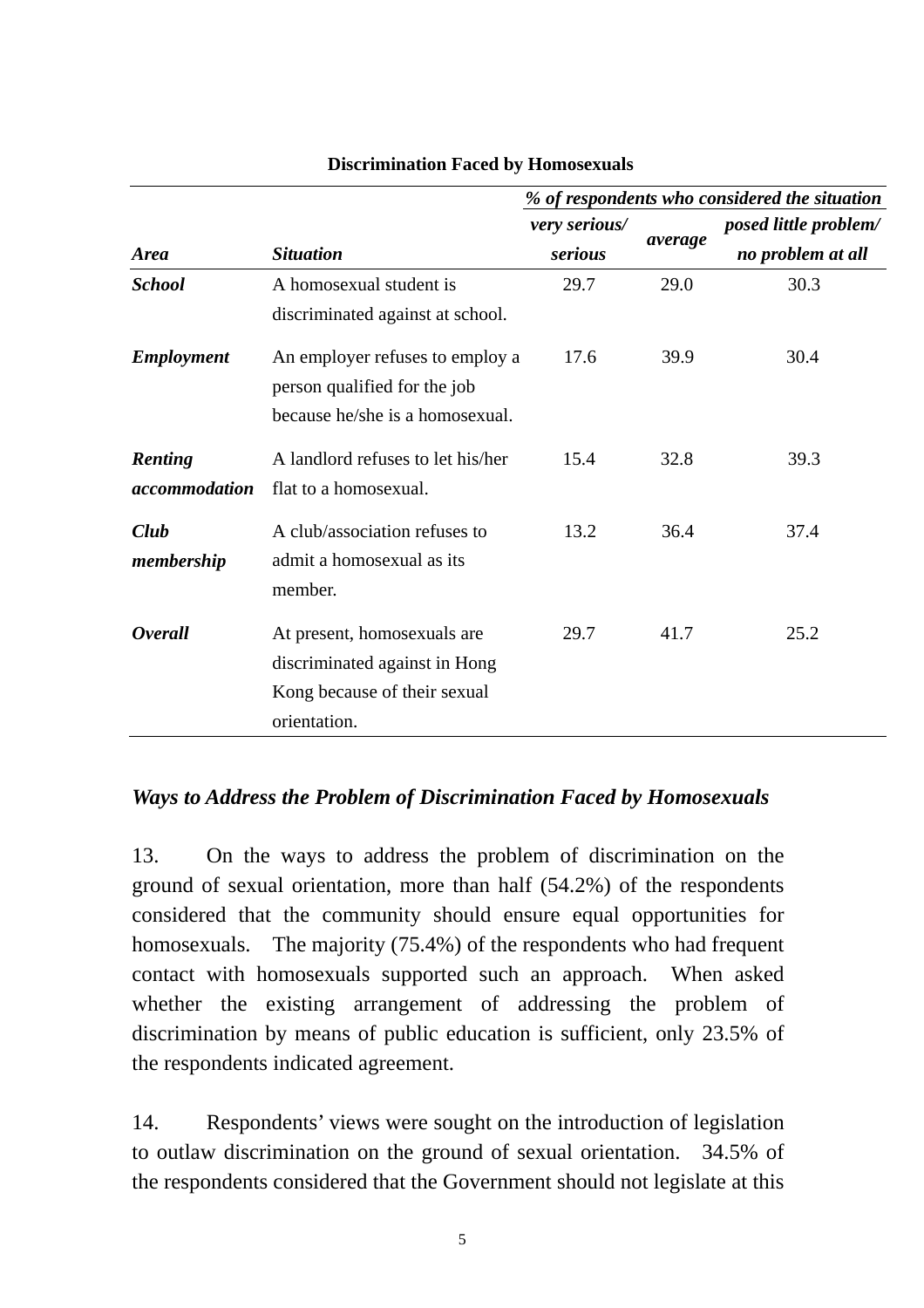stage, while 28.7% thought otherwise. 45.5% of the respondents who had frequent contact with homosexuals objected to the Government not legislating at this stage.

15. As regards the scope of such anti-discrimination legislation, 41.6% of the respondents supported legislating in the field of employment, 37.3% with regard to education, and 37.2% on the provision of services, facilities or goods. It is observed that more than half of the respondents who had frequent contact with homosexuals supported legislating in employment (65.1%), education (55.7%) and the provision of services, facilities or goods (51.4%).

|                                                            | % of respondents who          |                  |                                     |  |  |
|------------------------------------------------------------|-------------------------------|------------------|-------------------------------------|--|--|
|                                                            | strongly<br>agreed/<br>agreed | stood<br>neutral | strongly<br>disagreed/<br>disagreed |  |  |
| The community should ensure equal opportunities            | 54.2                          | 34.1             | 10.2                                |  |  |
| for homosexuals.                                           |                               |                  |                                     |  |  |
| At present, addressing the problem of discrimination       | 23.5                          | 31.4             | 41.6                                |  |  |
| by means of <b>public education</b> is already sufficient. |                               |                  |                                     |  |  |
| The Government should introduce legislation to             | 41.6                          | 30.1             | 24.9                                |  |  |
| outlaw sexual orientation discrimination in the field      |                               |                  |                                     |  |  |
| of employment.                                             |                               |                  |                                     |  |  |
| The Government should introduce legislation to             | 37.3                          | 35.8             | 22.4                                |  |  |
| outlaw sexual orientation discrimination in the field      |                               |                  |                                     |  |  |
| of education.                                              |                               |                  |                                     |  |  |
| The Government should introduce legislation to             | 37.2                          | 30.1             | 29.2                                |  |  |
| outlaw sexual orientation discrimination in the            |                               |                  |                                     |  |  |
| provision of services, facilities or goods.                |                               |                  |                                     |  |  |
| The Government should not introduce legislation to         | 34.5                          | 33.7             | 28.7                                |  |  |
| outlaw sexual orientation discrimination at this stage.    |                               |                  |                                     |  |  |

**Ways to Address the Problem of Discrimination Faced by Homosexuals**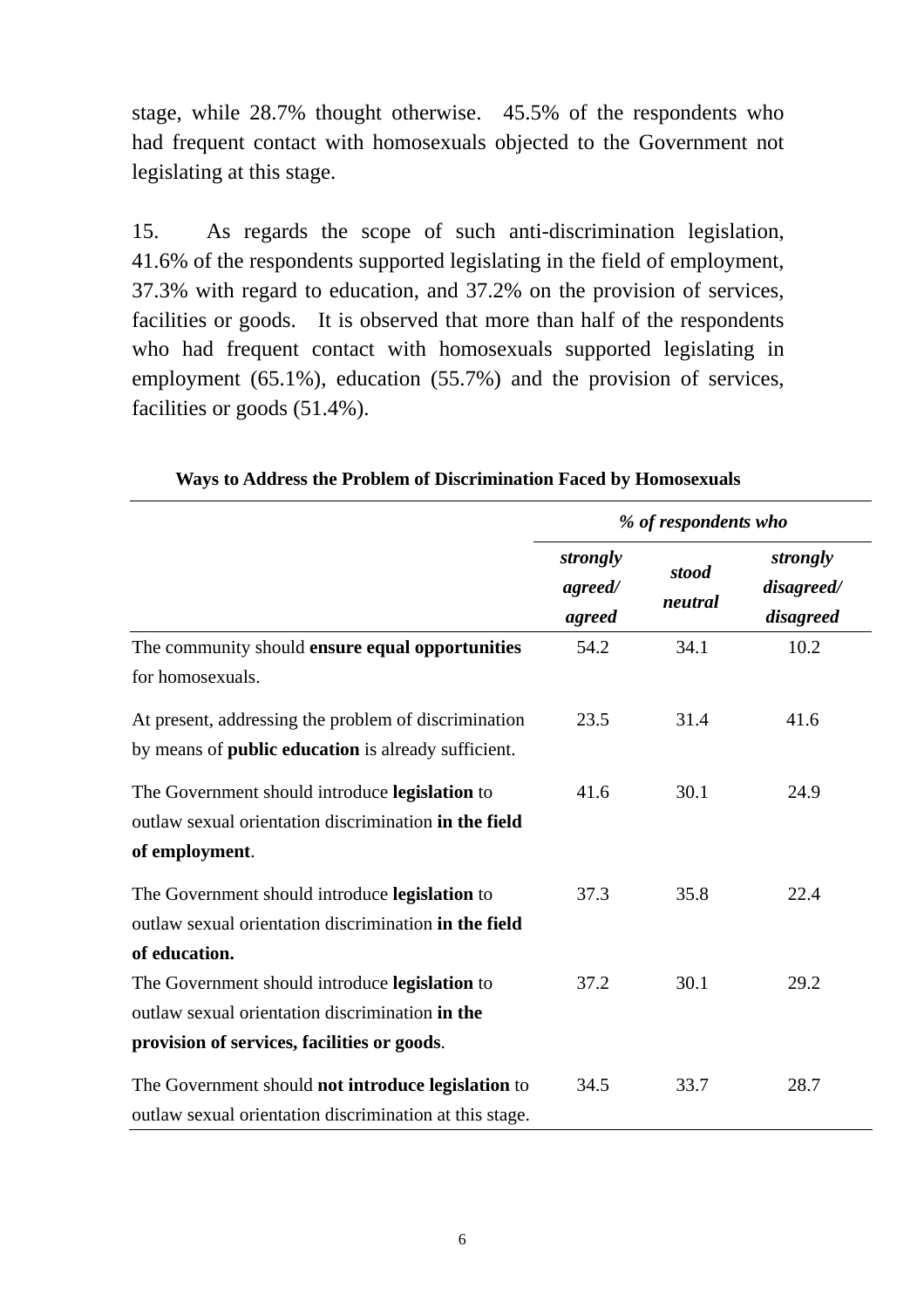# *Social Impact of Introducing Legislation to Outlaw Discrimination*

16. When asked about the impact of introducing legislation to outlaw discrimination on the ground of sexual orientation, about a quarter (27.9%) of the respondents considered that legislating would encourage homosexual behaviour, while about half (47.8%) opined that by legislating, Hong Kong would become a more harmonious and accommodating society.

# **Advice Sought**

17. Members are invited to note the contents of this paper.

**Home Affairs Bureau March 2006**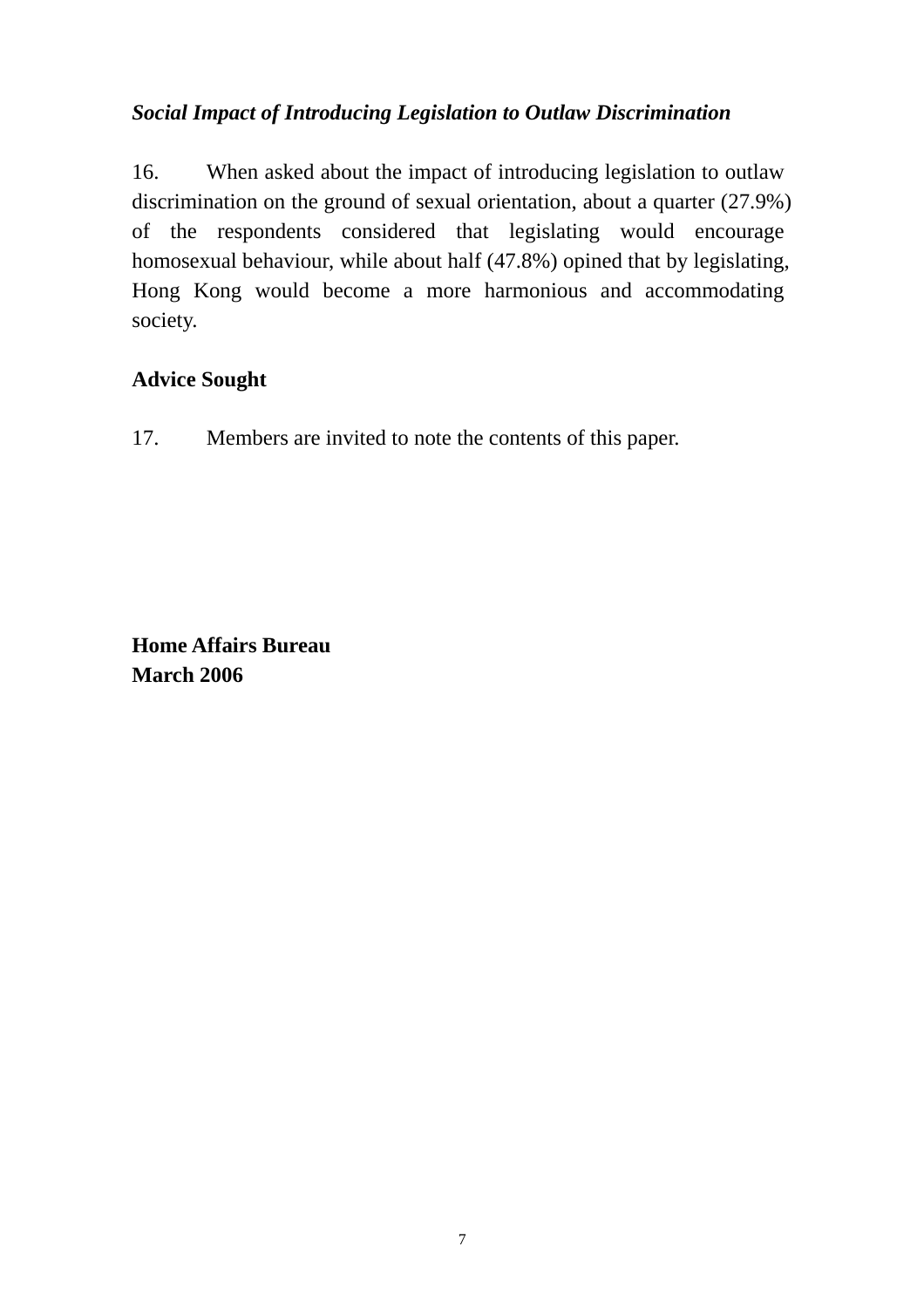#### **Annex**

## **Survey on Public Attitudes towards Homosexuals**

| Surname and Title of<br>Respondent:<br>Interviewer's Name:<br>No.: |                                            |                                                                                                          | Tel. No. of Respondent:<br>No. of Q'naire completed: |                                                                                                                                                   |                                |                                                                                                                                                                                                                                                                                                                                                                                                                                 |  |
|--------------------------------------------------------------------|--------------------------------------------|----------------------------------------------------------------------------------------------------------|------------------------------------------------------|---------------------------------------------------------------------------------------------------------------------------------------------------|--------------------------------|---------------------------------------------------------------------------------------------------------------------------------------------------------------------------------------------------------------------------------------------------------------------------------------------------------------------------------------------------------------------------------------------------------------------------------|--|
|                                                                    | Interview Date:                            |                                                                                                          |                                                      | Interview Time:                                                                                                                                   | Start:                         | End:                                                                                                                                                                                                                                                                                                                                                                                                                            |  |
|                                                                    | <b>INTRODUCTION:</b>                       | cooperation.                                                                                             |                                                      |                                                                                                                                                   |                                | Hi! Good evening/afternoon! My name is _________. I am an interviewer from MVA, an independent opinion<br>survey firm. We have been commissioned by the Home Affairs Bureau of the Hong Kong Special<br>Administrative Region Government to conduct an opinion survey on public attitudes towards homosexuals.<br>The interview will not be long and the information you provide will be kept confidential.  Thank you for your |  |
|                                                                    |                                            |                                                                                                          |                                                      | <b>SCREENING</b>                                                                                                                                  |                                |                                                                                                                                                                                                                                                                                                                                                                                                                                 |  |
| S1                                                                 | household for at least five nights a week. | S2 Could I conduct an interview with ______________________(answer of S1 - the selected respondent) now? | $\rightarrow$ Terminate: "Thank You."                | $\rightarrow$ Skip to A1<br>$\rightarrow$ Repeat Introduction ; continue with A1.<br>$\rightarrow$ Arrange for another interview (Date and time : | $\rightarrow$ Continue with S2 | To help us select a person in your household for this interview, please tell me which household member, including your domestic<br>helper(s), has just had his/her birthday? This household member must be aged between 18 to 64 and should usually stay in the                                                                                                                                                                 |  |
|                                                                    |                                            | <b>SECTION A</b>                                                                                         |                                                      | AWARENESS OF HOMOSEXUALITY                                                                                                                        |                                |                                                                                                                                                                                                                                                                                                                                                                                                                                 |  |
| A <sub>1</sub><br>A2                                               |                                            | Do you know what is homosexuality or not?                                                                |                                                      | $\rightarrow$ Continue with A2.<br>> Terminate: "Thank You."                                                                                      |                                | Have you had any contact with homosexuals? (If the answer of the respondent is "Yes", continue to ask "Is it frequent or not?")                                                                                                                                                                                                                                                                                                 |  |
|                                                                    |                                            |                                                                                                          |                                                      |                                                                                                                                                   |                                |                                                                                                                                                                                                                                                                                                                                                                                                                                 |  |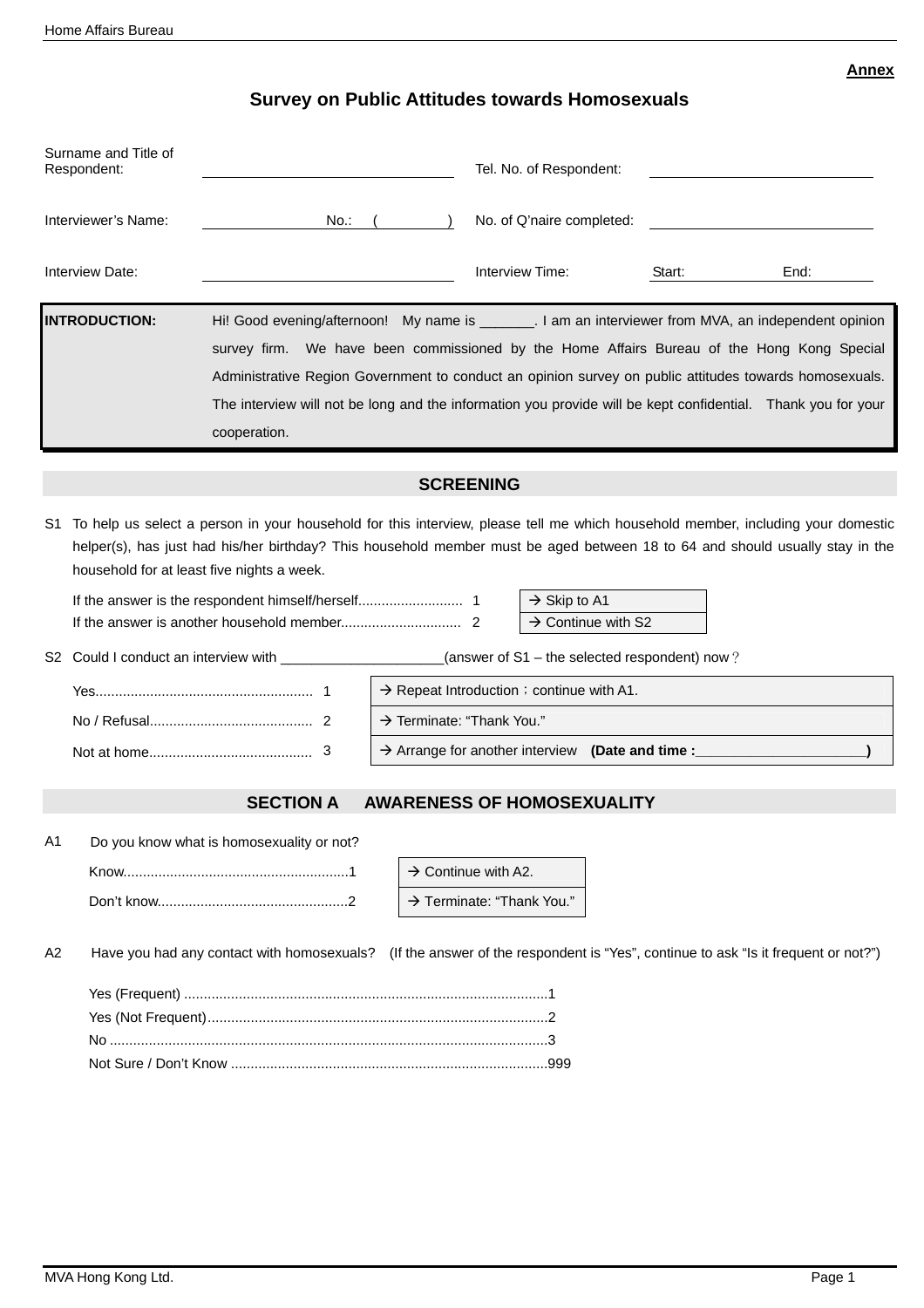#### **SECTION B ACCEPTANCE LEVEL OF HOMOSEXUALS**

Will you accept or not accept the following situations? **[Read out B1 – B6 one by one.]** (If the answer of the respondent is "Acceptable", then ask whether he/she finds the statement "Strongly Acceptable" or "Acceptable". If the answer is "Unacceptable", then ask whether he/she finds the statement "Strongly Unacceptable" or "Unacceptable".)

|                |                                                                          | Strongly<br>Acceptable | Acceptable | Neutral | Unacceptable | Strongly<br>Unacceptable | Don't Know /<br>No comment |
|----------------|--------------------------------------------------------------------------|------------------------|------------|---------|--------------|--------------------------|----------------------------|
| <b>B1</b>      | You work with a homosexual                                               |                        | 2          | 3       | 4            | 5                        | 999                        |
| <b>B2</b>      | A homosexual holds a senior position in the<br>organization you work for |                        | 2          | 3       |              | 5                        | 999                        |
| B <sub>3</sub> | A teacher who is a homosexual                                            |                        | 2          | 3       |              | 5                        | 999                        |
| <b>B4</b>      | You make friends with a homosexual                                       |                        | 2          | 3       | 4            | 5                        | 999                        |
| <b>B5</b>      | Your neighbour is a homosexual                                           |                        | 2          | 3       | 4            | 5                        | 999                        |
| B <sub>6</sub> | Your family member is a homosexual                                       |                        | 2          | 3       |              | 5                        | 999                        |

#### **SECTION C DISCRIMINATION FACED BY HOMOSEXUALS**

The following are some possible situations faced by homosexuals. **[Read out C1 – C5 one by one.]** Do you find such situations very serious, serious, average, pose little problem or no problem at all in Hong Kong?

|                |                                                                                                                       | Very<br>Serious | Serious        | Average | Pose Little<br>Problem | No Problem<br>At all | Don't Know<br>No comment |
|----------------|-----------------------------------------------------------------------------------------------------------------------|-----------------|----------------|---------|------------------------|----------------------|--------------------------|
| C <sub>1</sub> | An employer refuses to employ a person<br>qualified for the job because he/she is a<br>homosexual                     |                 | $\mathcal{P}$  | 3       | 4                      | 5                    | 999                      |
| C <sub>2</sub> | A club/association refuses to admit a<br>homosexual as its member                                                     |                 | $\overline{2}$ | 3       | 4                      | 5                    | 999                      |
| C <sub>3</sub> | A landlord refuses to let his/her flat to a<br>homosexual                                                             |                 | $\mathcal{P}$  | 3       | 4                      | 5                    | 999                      |
| C <sub>4</sub> | A homosexual student is discriminated against<br>at school                                                            |                 | $\mathcal{P}$  | 3       | 4                      | 5                    | 999                      |
| C <sub>5</sub> | At present, homosexuals are discriminated<br>against in Hong Kong because of their sexual<br>orientation <sup>#</sup> |                 |                | 3       | 4                      | 5                    | 999                      |

# If the respondent does not understand the term "sexual orientation", please read "Sexual orientation is an enduring emotional, romantic, sexual or affectional attraction to another person. It includes homosexuality, heterosexuality and bisexuality".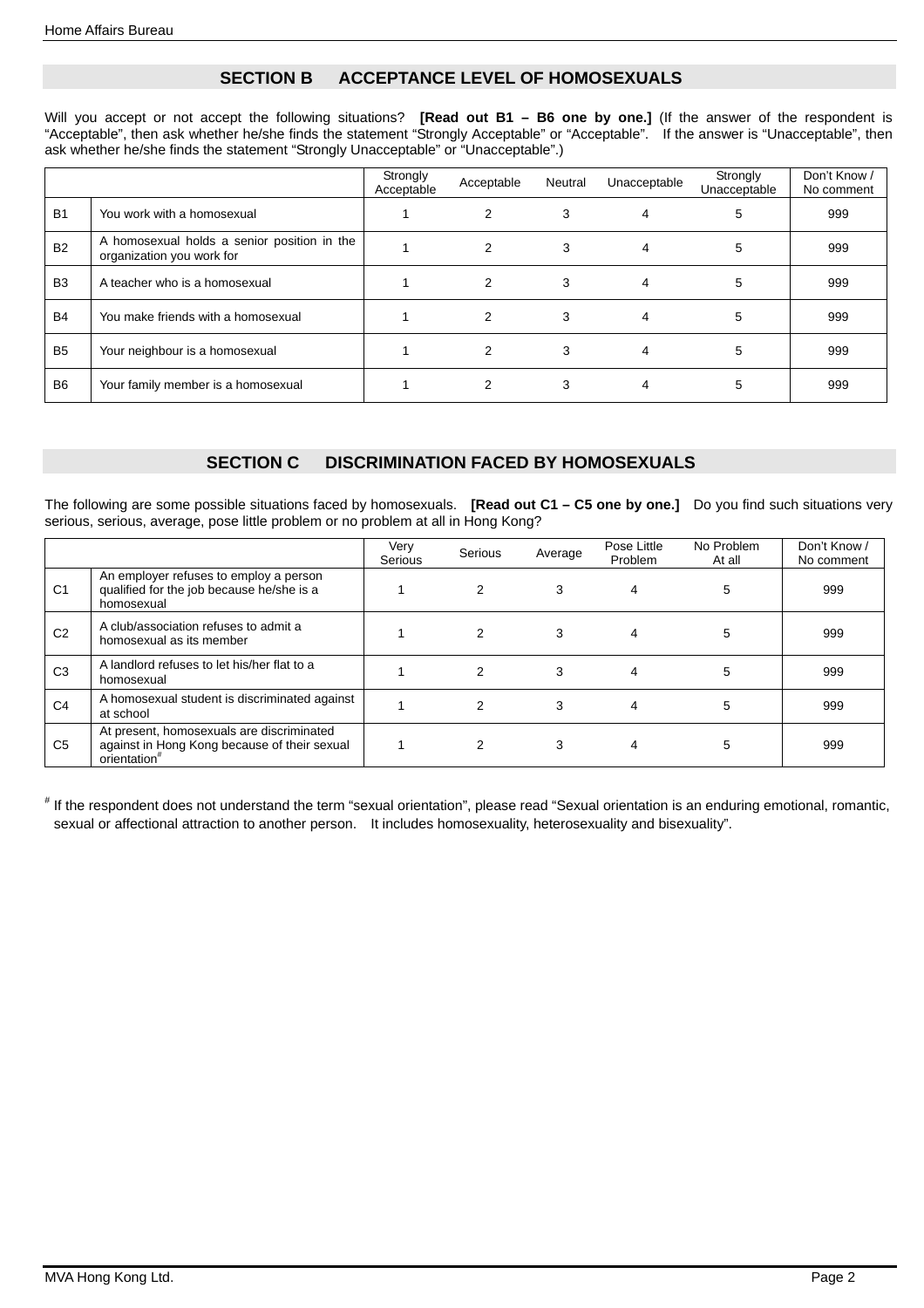#### **SECTION D WAYS TO ADDRESS THE PROBLEM OF DISCRIMINATION FACED BY HOMOSEXUALS**

The following are the views some people have on how to address the problem of discrimination faced by homosexuals. **[Read out D1 – D6 one by one.]** Do you strongly agree, agree, stand neutral, disagree or strongly disagree with the view?

|                |                                                                                                                                                                                                                                                                  | Strongly<br>Agree | Agree | Stand<br>Neutral | <b>Disagree</b> | Strongly<br>Disagree | Don't Know /<br>No comment |
|----------------|------------------------------------------------------------------------------------------------------------------------------------------------------------------------------------------------------------------------------------------------------------------|-------------------|-------|------------------|-----------------|----------------------|----------------------------|
| D <sub>1</sub> | The community should ensure equal opportunities for<br>homosexuals                                                                                                                                                                                               |                   | 2     | 3                | 4               | 5                    | 999                        |
| D <sub>2</sub> | At present, addressing the problem of discrimination<br>on the ground of sexual orientation <sup>#</sup> by means of<br>public education is already sufficient                                                                                                   | 1                 | 2     | 3                | 4               | 5                    | 999                        |
| D <sub>3</sub> | The Government should introduce legislation to outlaw<br>discrimination on the ground of sexual orientation" in<br>the field of education e.g. school admission, etc.                                                                                            | 1                 | 2     | 3                | 4               | 5                    | 999                        |
| D <sub>4</sub> | The Government should introduce legislation to outlaw<br>discrimination on the ground of sexual orientation <sup>#</sup> in<br>the field of employment e.g. recruitment and<br>promotion, etc.                                                                   |                   | 2     | 3                | 4               | 5                    | 999                        |
| D <sub>5</sub> | The Government should introduce legislation to outlaw<br>discrimination on the ground of sexual orientation" in<br>the provision of services, facilities or goods e.g.<br>renting apartments, purchase of goods, using<br>swimming pools and tennis courts, etc. |                   | 2     | 3                | 4               | 5                    | 999                        |
| D <sub>6</sub> | At this stage, the Government should not introduce<br>legislation to outlaw discrimination on the ground of<br>sexual orientation"                                                                                                                               |                   | 2     | 3                | 4               | 5                    | 999                        |

#### **SECTION E SOCIAL IMPACT OF INTRODUCING LEGISLATION TO OUTLAW DISCRIMINATION ON THE GROUND OF SEXUAL ORIENTATION**

The following are the views some people have on the social impact of introducing legislation to outlaw discrimination on the ground of sexual orientation. **[Read out E1 – E2 one by one.]** Do you agree or disagree with their views? (If the answer of the respondent is "Agree", then ask whether he/she "Strongly Agrees" or "Agrees" with the statement. If the answer is "Disagree", then ask whether he/she "Strongly Disagrees" or "Disagrees" with the statement.)

|    |                                                                                                                                                                                                         | Strongly<br>Aaree | Agree | Stand<br>Neutral | Disagree | Strongly<br><b>Disagree</b> | Don't Know /<br>No comment |
|----|---------------------------------------------------------------------------------------------------------------------------------------------------------------------------------------------------------|-------------------|-------|------------------|----------|-----------------------------|----------------------------|
| E1 | If the Government introduces legislation to outlaw<br>discrimination on the ground of sexual orientation <sup>#</sup> ,<br>homosexual behaviour would be encouraged                                     |                   |       |                  |          |                             | 999                        |
| E2 | If the Government introduces legislation to outlaw<br>discrimination on the ground of sexual orientation <sup>#</sup> , the<br>community of Hong Kong would become more<br>harmonious and accommodating |                   |       |                  |          |                             | 999                        |

#### **SECTION F ATTITUDES TOWARDS HOMOSEXUALITY**

The following are the views some people have regarding homosexuality. **[Read out F1 – F5 one by one.]** Do you agree or disagree with their views? (If the answer of the respondent is "Agree", then ask whether he/she "Strongly Agrees" or "Agrees" with the statement. If the answer is "Disagree", then ask whether he/she "Strongly Disagrees" or "Disagrees" with the statement.)

|                |                                                                         | Strongly<br>Agree | Agree          | Stand<br>Neutral | <b>Disagree</b> | Strongly<br>Disagree | Don't Know /<br>No comment |
|----------------|-------------------------------------------------------------------------|-------------------|----------------|------------------|-----------------|----------------------|----------------------------|
| F <sub>1</sub> | Work ability is not directly related to homosexuality                   |                   | 2              | 3                | 4               | 5                    | 999                        |
| F <sub>2</sub> | Promiscuity is not directly related to homosexuality                    |                   | 2              | 3                | 4               | 5                    | 999                        |
| F <sub>3</sub> | There is no conflict between homosexuality and family<br>values         |                   | $\overline{2}$ | 3                | 4               | 5                    | 999                        |
| F <sub>4</sub> | Homosexuals are psychologically normal people                           |                   | 2              | 3                | 4               | 5                    | 999                        |
| F <sub>5</sub> | contradicts<br>the<br>Homosexuality<br>the<br>of<br>morals<br>community |                   | 2              |                  | 4               | 5                    | 999                        |

# If the respondent does not understand the term "sexual orientation", please read "Sexual orientation is an enduring emotional, romantic, sexual or affectional attraction to another person. It includes homosexuality, heterosexuality and bisexuality".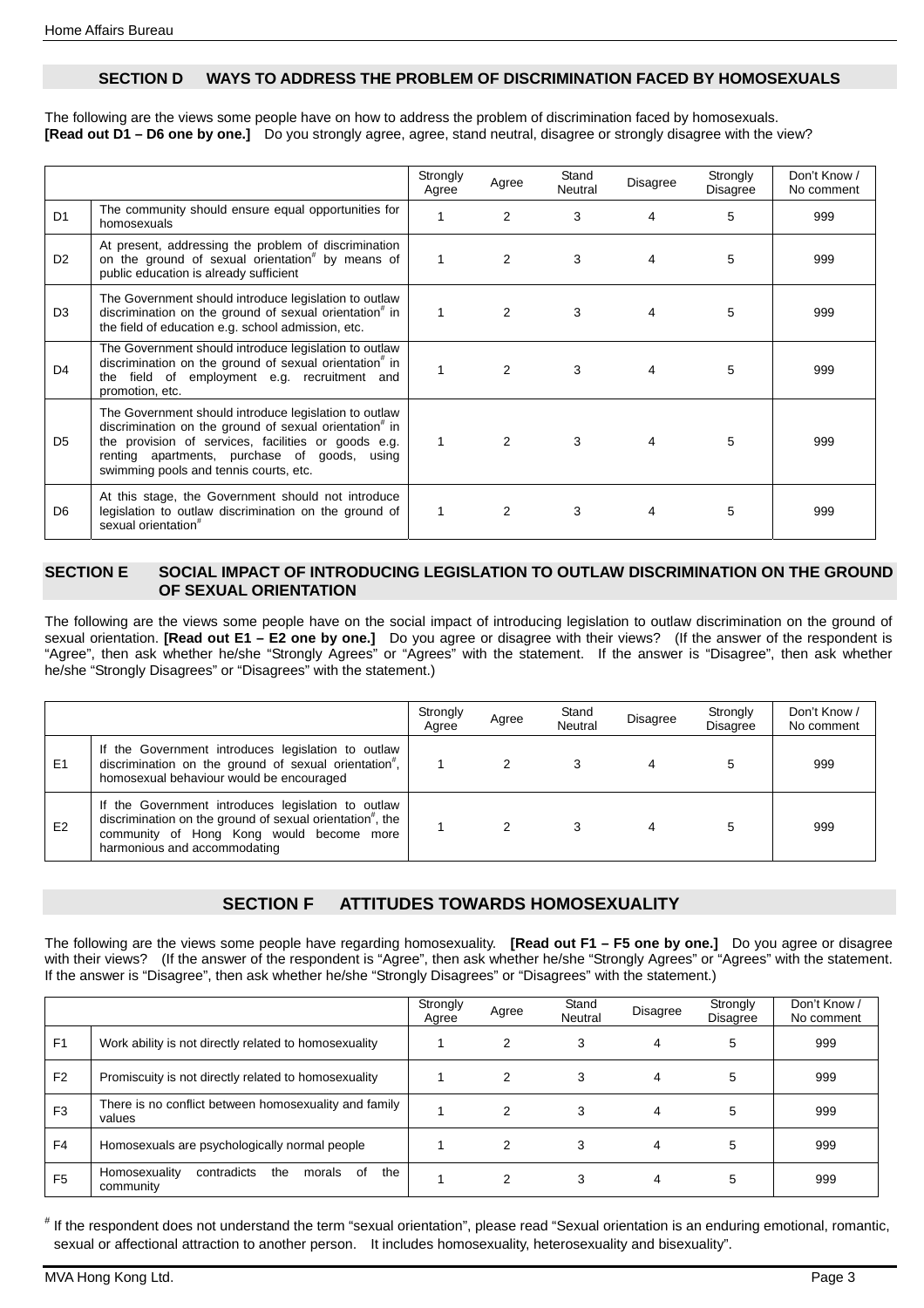#### **SECTION G DEMOGRAPHICS OF RESPONDENT**

For the purpose of analyzing the survey results, I would like to know some of your personal particulars. The information you provide will be used for analysis only and will be kept strictly confidential. (DO NOT READ OUT ANSWERS)

G1 Could you tell me your age?

| G2 Could you tell me your sex? (Or to be recorded by the interviewer)    |                 |                                   |  |
|--------------------------------------------------------------------------|-----------------|-----------------------------------|--|
| G3 Could you tell me your level of education?                            |                 |                                   |  |
|                                                                          |                 |                                   |  |
|                                                                          |                 |                                   |  |
|                                                                          |                 |                                   |  |
|                                                                          |                 |                                   |  |
|                                                                          |                 |                                   |  |
|                                                                          |                 |                                   |  |
| G4 Could you tell me your ethnic origin? (Read out answers)              |                 |                                   |  |
|                                                                          |                 |                                   |  |
|                                                                          |                 |                                   |  |
|                                                                          |                 |                                   |  |
|                                                                          |                 |                                   |  |
|                                                                          |                 |                                   |  |
|                                                                          |                 |                                   |  |
|                                                                          |                 |                                   |  |
| G5 Have you lived outside Hong Kong for more than one year continuously? |                 |                                   |  |
| $\longrightarrow$                                                        | G <sub>5a</sub> | Where? (Multiple answers allowed) |  |
|                                                                          |                 |                                   |  |
|                                                                          |                 |                                   |  |
|                                                                          |                 |                                   |  |
|                                                                          |                 |                                   |  |
|                                                                          |                 |                                   |  |
|                                                                          |                 |                                   |  |
|                                                                          |                 |                                   |  |
|                                                                          |                 |                                   |  |
| G6 Could you tell me your marital status?                                |                 |                                   |  |
|                                                                          |                 |                                   |  |
|                                                                          |                 |                                   |  |
|                                                                          |                 |                                   |  |
|                                                                          |                 |                                   |  |
|                                                                          |                 |                                   |  |